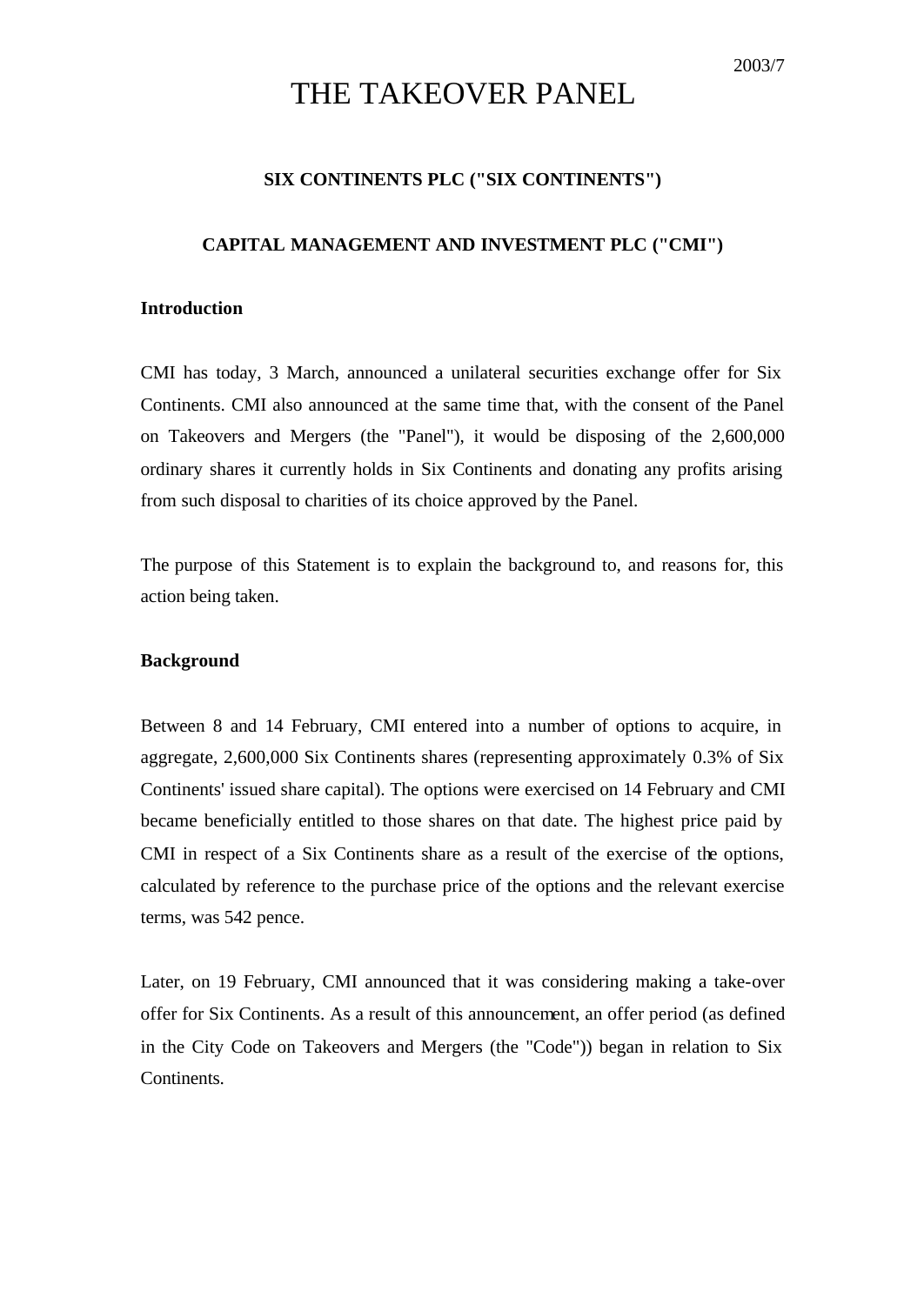### **Rule 6 and General Principle 1**

As a result of the acquisition by CMI of Six Continents shares, CMI was subject to Rule 6.1 of the Code which provides that, where an offeror has purchased shares in the offeree company during the three month period prior to the commencement of the offer period, its offer to shareholders of the same class must not be on less favourable terms. Rule 6 is essentially a reflection of General Principle 1 of the Code, the shareholder equality principle.

Where an offer is wholly in cash, or includes a full cash alternative, it is a straightforward matter to establish whether the offer is on no less favourable terms than an earlier purchase of offeree company shares for cash (and therefore whether Rule 6 is satisfied), since it will normally simply be a question of comparing the cash offer price with the earlier cash purchase price.

Rule 6 does not require an offer to be made in cash in such circumstances, but where the proposed offer is in shares, or includes shares, Note 3 on Rule 6 specifies how the shares offered should be valued in determining whether the offeror has satisfied its Rule 6 obligation. The Note provides as follows:

#### *"3. No less favourable terms*

*For the purpose of Rule 6.1, except where Rule 9 (mandatory offer) or Rule 11.1 (requirement for cash offer) applies, it will not be necessary to make a cash offer available even if shares have been purchased for cash. However, any securities offered as consideration must, at the date of the announcement of the firm intention to make the offer, have a value at least equal to the highest relevant purchase price. If, during the period ending when the market closes on the first business day after the announcement, the value is not maintained, the Panel will be concerned to ensure that the offeror acted with all reasonable care in determining the consideration.*

*If there is a restricted market in the securities of an offeror, or if the amount of securities to be issued of a class already listed is large in relation to the amount already issued, the Panel may require justification of prices used to determine the value of the offer."*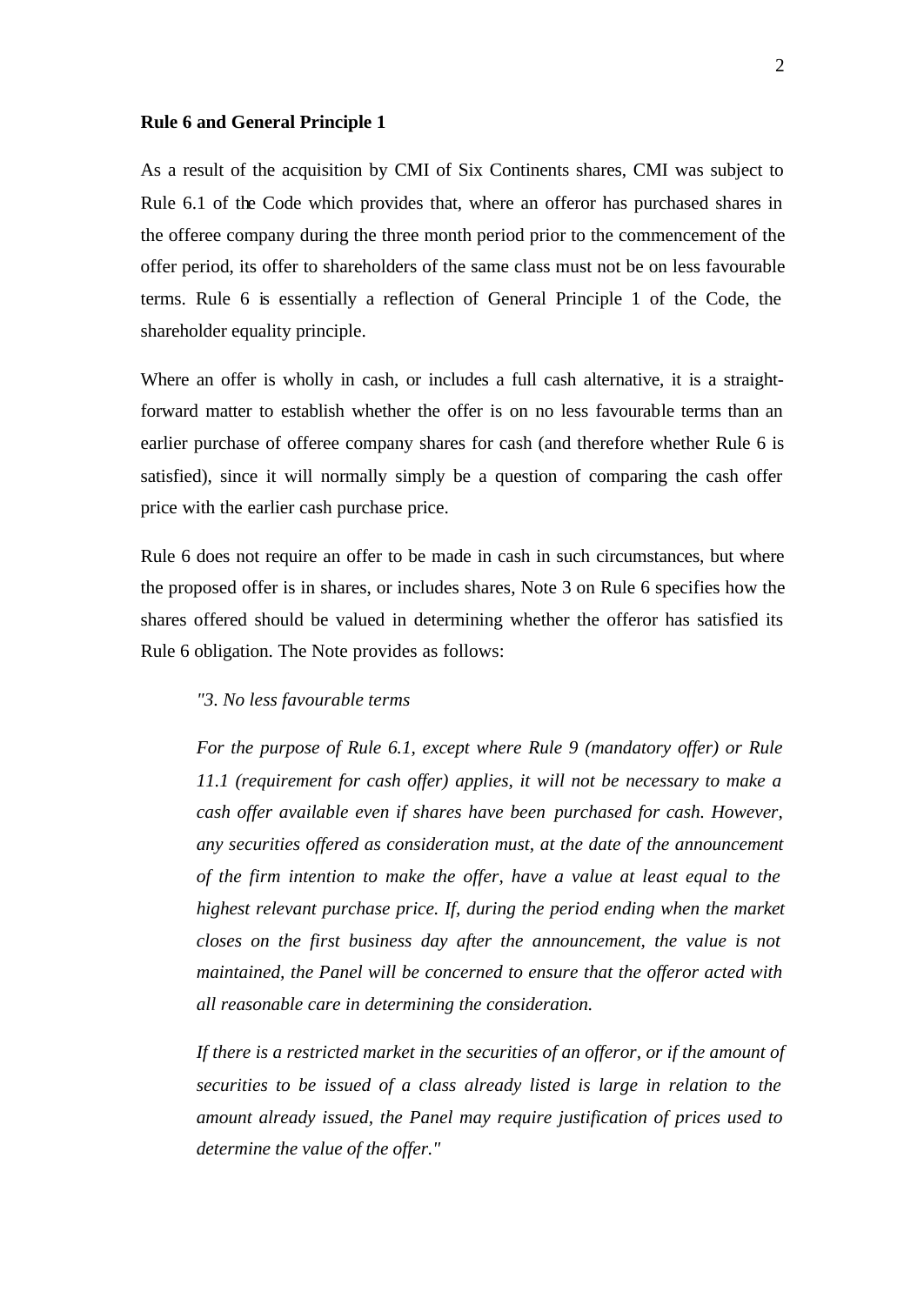The first paragraph of Note 3 therefore provides that, in most cases, the appropriate method of determining whether the offeror's offer value exceeds the Rule 6 price is by reference to the offeror's share price at the time of its announcement of a firm intention to make an offer and during the period from that announcement until the market closes on the following business day. The second paragraph of Note 3 recognises, however, that in certain cases, for example if the amount of listed securities to be issued is large in relation to the amount already issued, the market price of the offeror's securities at the time of announcement of the offer might not be capable of providing an accurate yardstick against which to determine whether the offeror has satisfied its Rule 6 obligation.

In the present case, CMI's offer involves the issue to Six Continents shareholders of some 32,124 million ordinary shares compared with a current issued share capital of only 233 million ordinary shares and, accordingly, Note 3 on Rule 6 is clearly applicable. To solve any potential concerns under Rule 6, CMI proposed to the Executive that it would be prepared to sell the Six Continents shares it had acquired as a result of the exercise of the options described above and to donate any profits accruing to it from such sale to charities of its choice approved by the Panel.

In the circumstances of this particular case, the Executive is satisfied that the acquisition of Six Continents shares by CMI does not now give rise to a requirement for CMI to justify the price used to determine the value of its offer in accordance with Rule 6, and has ruled to this effect.

## **Rule 4.2**

Rule 4.2, which generally prohibits the sale by an offeror during the offer period of offeree company shares, is designed to prevent offerors from misleading or manipulating the market. For example, a false market might be created in the shares of an offeree company if an offeror, who would reasonably be considered to be a purchaser of those shares, in fact disposes of his interest during the offer period. In other words, the market might reasonably consider such a sale to be an indication that the offeror does not intend to proceed with its offer for the offeree company.